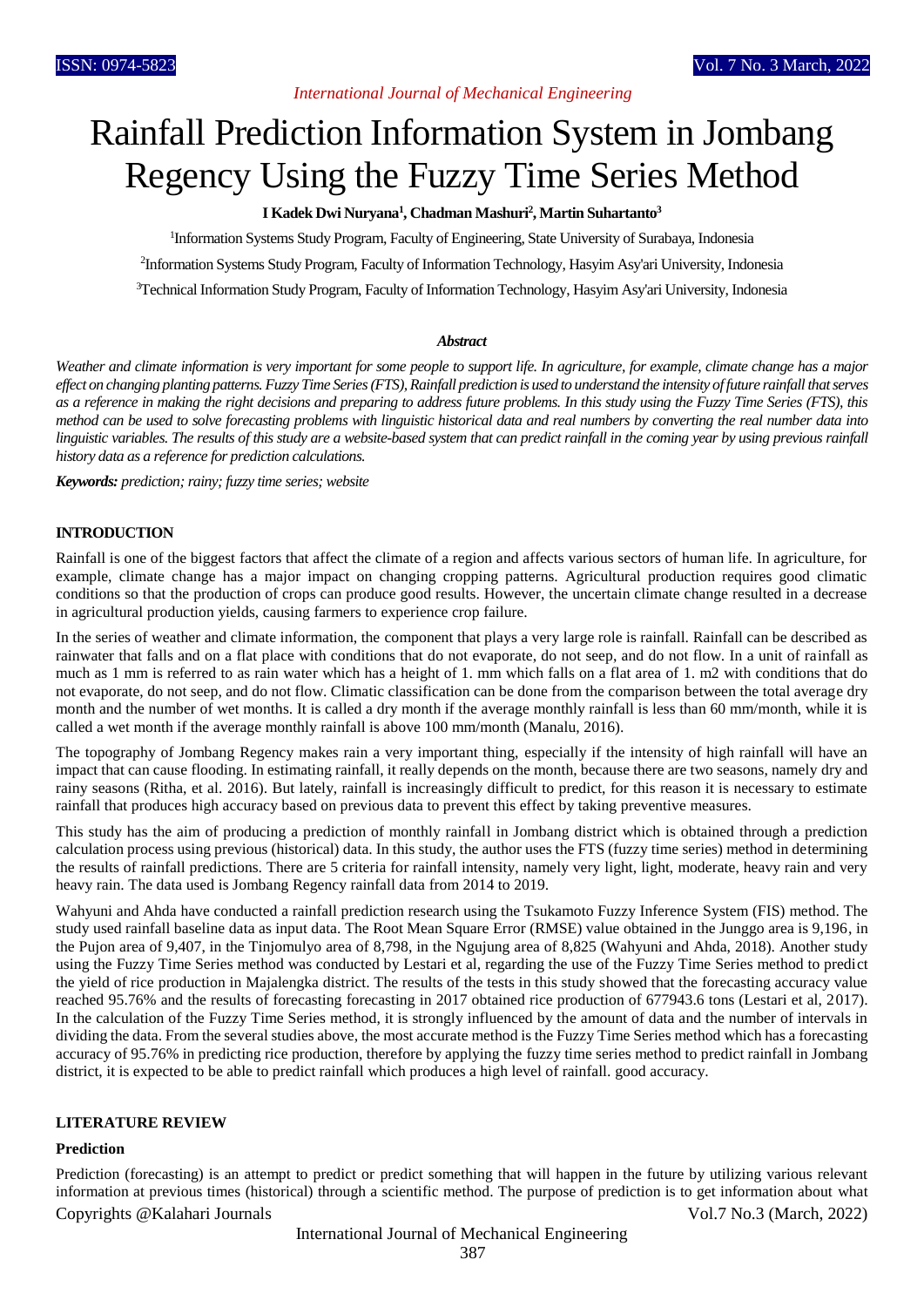will happen in the future with the greatest probability of occurrence (Wanto and Windarto, 2017). Prediction or forecasting can be done by involving taking historical data and projecting it into the future with a form of mathematical model (Brata, 2016).

Forecasting method is a way of quantitatively forecasting what will happen in the future based on relevant data in the past. The choice of forecasting method is very useful because it will help in conducting an analytical approach to past behavior or patterns, so that it can provide a systematic and pragmatic way of thinking, working or solving problems, and providing a greater level of confidence or accuracy of the results of the forecasts made. . Forecasting is usually classified based on the future time horizon it covers, and time is divided into 3 categories, including (Heizer, 2006).

- 1. Short-term forecasting where this forecast covers a period of up to 1 year but generally less than 3 months. This short-term forecast is used, among others: to plan the level of production, purchasing, work scheduling, and the number of workers.
- 2. Medium-term forecasting which generally covers a monthly count of up to 3 years. Medium-term forecasting is commonly used for sales planning, production planning and budgeting, cash budgeting, and analyzing various operating plans.
- 3. Long-term forecasting is generally for a planning period of 3 years or more. Long-term forecasting is usually used to plan new products or purchases.

# **Rainfall**

Rain is water that falls to the earth because the water droplets that are accommodated in the clouds or in the air exceed the capacity of the clouds. While the notion of rainfall is rainwater that is accommodated and measured on a surface with an area of 1 square meter (m2). Rainfall uses units of millimeters (mm), so 1 mm rainfall means that rainwater collects in an area of 1 m2 with a water depth or height of 1 mm. Rainfall measured less than 0.1 mm will be recorded as 0 (Trianandi et al, 2018). Rain intensity is the amount of rainfall per unit period of time.

The Meteorology, Climatology and Geophysics Agency (BMKG) divides the criteria for rainfall intensity into 5 categories, namely (Carolina, 2019):

- a. Very light rain with an intensity of 0-5 mm/day
- b. Light rain with an intensity of 5-20 mm/day
- c. Moderate rain with an intensity of 20-50 mm/day
- d. Heavy rain with an intensity of 50-100 mm/day
- e. Very heavy rain with intensity > 100 mm/day

# **Data Mining**

Data Mining is a data processing method to find hidden patterns from the data. The results of data processing with this data mining method can be used to make decisions in the future. Data mining is also known as pattern recognition. Data mining is a large-scale data processing method, therefore data mining has an important role in the fields of industry, finance, weather, science and technology. In general, data mining studies discuss methods such as clustering, classification, regression, variable selection and market basket analysis (Vulandari, 2016).

It can be concluded in general that data mining is an activity of data analysis to look for a certain pattern, with a large amount of data and aims to produce information that can be used and developed further.

#### **Time Series Data**

Time Series data or periodic data is data collected from time to time, to describe the development of an activity. Periodic data analysis allows us to know the development of one or more events and their relationship/influence on other events. Data movement patterns or variable values can be followed or known by the presence of periodic data, so that periodic data can be used as a basis for decision making, forecasting future trade and economic conditions, as well as planning future activities (Halimi and Wahyu, 2007). 2018).

Meanwhile, according to Anwary in Fyanda et al, Periodic data (Time Series) is data that is arranged in a time sequence or data collected from time to time. The time used can be in the form of days, weeks, months, years, and so on. Thus, periodic data relates to statistical data recorded and investigated within certain time intervals, such as sales, prices, inventories, labor production, exchange rates (exchange rates), and stock prices (Fyanda et al, 2016).

A time series is a set of observations in which the variables used are measured in order of time periods, such as yearly, monthly, quarterly, and so on. With time series data, data movement patterns or variable values can be followed or known. Thus, time series data can be used as a basis for (Fyanda et al, 2016):

a.Decision making at this point

b. Forecasting the state of trade and the economy in the future.

c. Planning activities for the future.

Copyrights @Kalahari Journals Vol.7 No.3 (March, 2022)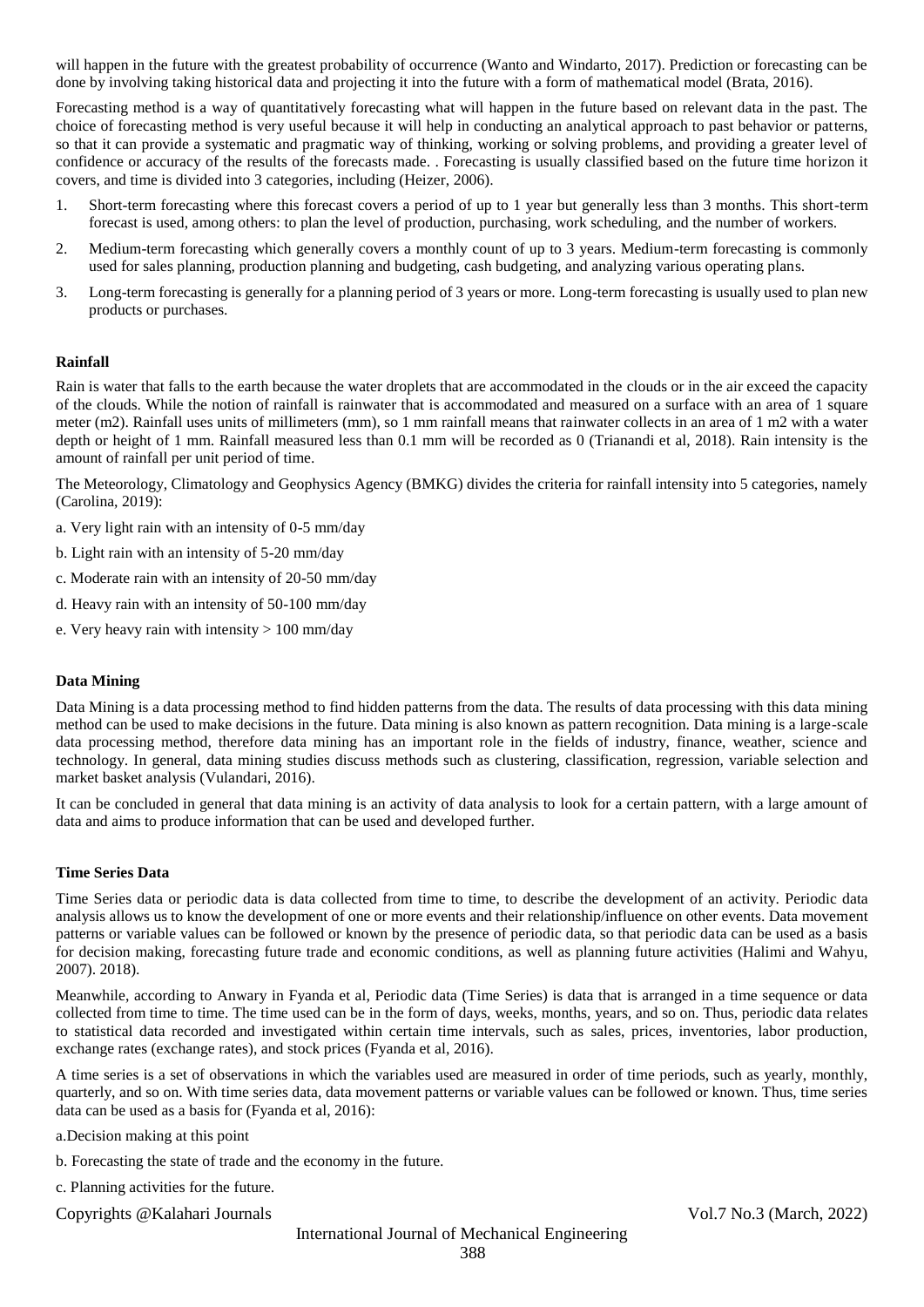### **Fuzzy Time Series**

Fuzzy time series can predict product need for the next period and this prediction can be arranged based on time period needed. By integrating fuzzy time series to an information system to calculate ROP score of each product, the error average of ROP score got after being examined by using method of Average Forecasting Error Rate (AFER) was 7.13%. Fuzzy times series can predict the number of stock needed in stock room, report stock availability, and give goods stock information so high economy efficiency is got (Mashuri et al., 2018)

The fuzzy time series method is a forecasting concept proposed by Song and Chissom in 1993 by applying the concept of fuzzy logic to develop the basis of fuzzy time series using time invariant and time variant methods used to model forecasting the number of applicants at the University of Alabama (Lestari et al., 2017). Fuzzy time series can be used to solve forecasting problems with historical data in the form of linguistics and real numbers by converting the real number data into linguistic variables.

FTS is a data forecasting method that uses fuzzy principles as its basis. Roughly, a fuzzy set can be defined as a class of numbers with vague boundaries. If the universe of discourse

*(U)* is the universal set, U= [u1, u2, u3……up], then a fuzzy set from U with membership degrees is generally stated as follows (Rahmawati et al., 2019):

 $Ai = Ai (u1) / u1 + ... + Wha (up) / up$ 

where Ai (ui) is the degree of membership from to, ui to Ai where Ai (ui)  $[0,1]$  and 1 i p. The membership degree value of Ai (ui) is determined according to the following rules:

Rule 1: If the actual data Xt is included in ui, then the degree of membership for ui is 1, and ui+1 is 0.5 and if not ui and ui+1, it is declared zero.

Rule 2: If the actual data Xt belongs to ui,  $1 \le i$  p then the degree of membership for ui is 1, for ui-1 and ui+1 is 0.5 and if not ui, ui-1, and ui+1 are stated zero.

Rule 3: If the actual data Xt is included in ui , then the degree of membership for ui is 1, and for ui-1 is 0.5 and if not ui and ui-1 it is declared zero.

## **RESEARCH METHOD**

In predicting there are various methods used, the selection of the right method will have a major effect on the results to the accuracy of predictions. One of the prediction methods is Fuzzy Time Series (FTS) which will be used in this research. Fuzzy Time Series aims to be used as a method for forecasting problems with actual data formed into linguistic values. (Sumartini et al, 2017).

The following are the steps for calculating time series data predictions using FTS Cheng (Rahmawati et al, 2019):

a. Calculating the h. universal set (U) of the actual data, namely (Rahmawati et al, 2019):

$$
U = [d_{min}, d_{max}]
$$

Where  $d_{min}$  is the data with the smallest value,  $d_{max}$  is the data with the largest value.

b. Use the frequency distribution to determine the width of the interval, with the following steps:

1. Calculate the range (range) with the following formula:

# $R = [d_{max}, d_{min}]$

Where R is the range value resulting from the reduction of the largest value data  $d_{max}$  minus the smallest value data  $d_{min}$ .

2. Calculating class intervals with the Sturges equation with the formulafollowing:  $K = 1 + 3.322 x \log n$ 

*K* is the number of intervals and n is the number of data.

3. Calculate the width of the interval with the following formula:

$$
I = \frac{Range \, Data \, (R)}{Number \, of \, class \, intervals \, (K)}
$$

4. Finding the middle value. The formula is as follows:

```
mi =Lower Limit+Upper Limit\overline{2}
```
Where i is called the number of fuzzy sets.

c. After getting the range value, class interval value, interval width, and middle value then form a fuzzy group  $A_i$  by knowing the number of different frequencies. For the first most frequent frequency it is divided into similar intervals, and the second most frequent frequency is divided into 1 similar interval, at the third most frequent frequency it is divided into 2 similar intervals. Doing so up to an interval with a frequency.i that cannot be subdivided.

d. Next is to define the fuzzy set  $A_i$  and fuzzify the actual data. Can be for example  $A_1, A_2, ..., A_n$  is a fuzzy set that has a linguistic value from a linguistic variable, the definition of a fuzzy set  $A_1$ ,  $A_2$ ,...,  $A_n$ , on U as follows:

#### Copyrights @Kalahari Journals Vol.7 No.3 (March, 2022)

389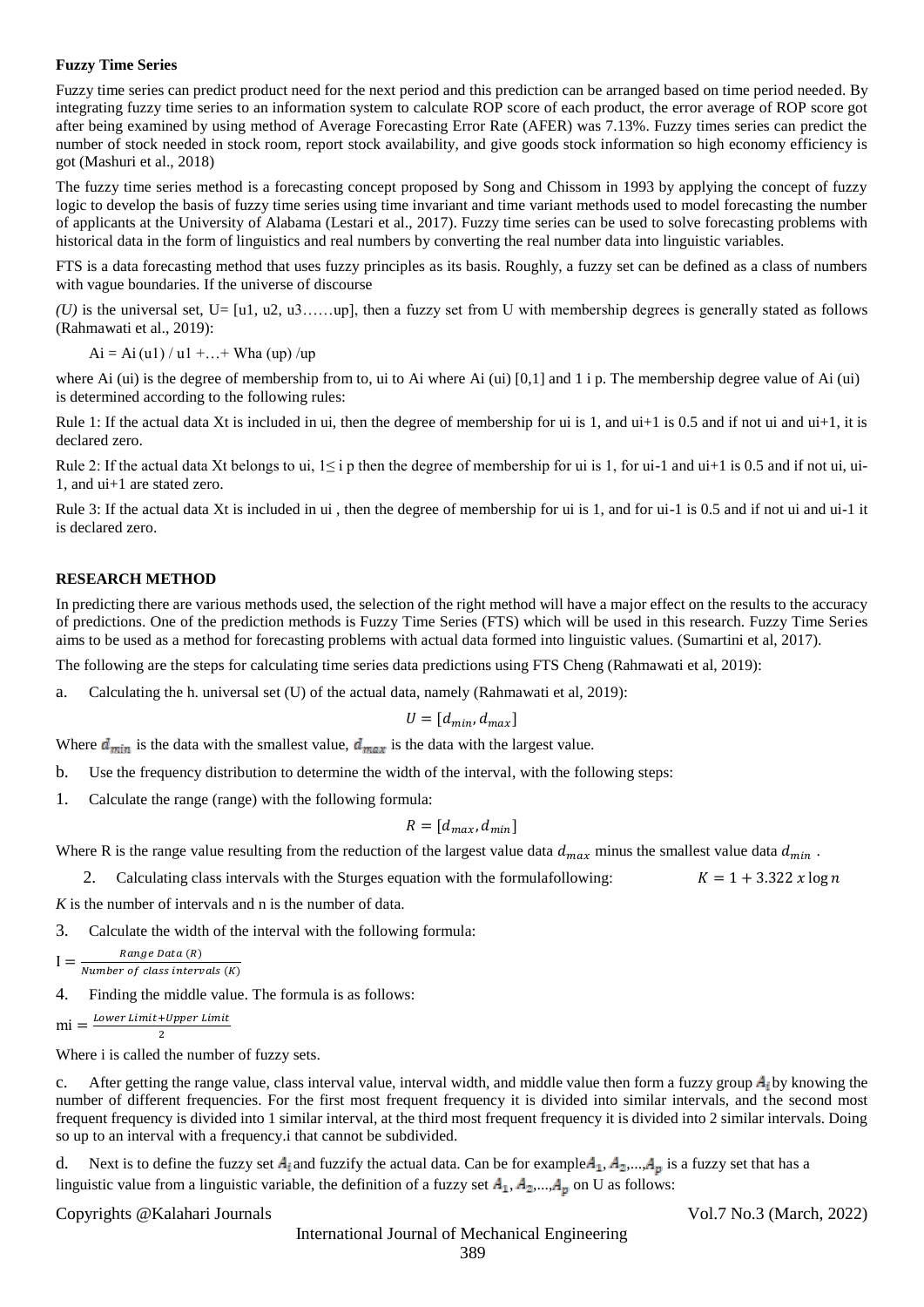$$
A_1 = 1/u_1 + 0.5/u_2 + 0/u_3 + \dots + 0/u_p
$$
  
\n
$$
A_2 = 0.5/u_1 + 1/u_2 + 0.5/u_3 + \dots + 0/u_p
$$
  
\n
$$
A_3 = 0/u_1 + 0.5/u_2 + 1/u_3 + \dots + 0/u_p
$$
  
\n
$$
\vdots
$$
  
\n
$$
A_p = 0/u_1 + 0/u_2 + 0/u_3 + \dots + 0.5/u_{p-1} + 1/u_p
$$

Where  $u_i$  (i = 1, 2, ..., p) is an element of the universal set (U) and any number containing a symbol "/" expresses that the degree of membership is  $\mu_{A_i}(u_i)$  terhadap  $A_i$  (i = 1, 2, ..., p) where the result is 0, 0.5 or 1.

e. The next step is to create an FLR column or table based on actual data. The FLR symbol can be described as  $A_i \rightarrow A_i$ , which means  $A_i$  means current state and  $A_i$  means next state.

f. Next, determine the Fuzzy Logical Relationship Group (FLRG) and give weights based on the same order of repetition. The current state FLR  $(A_i)$  with the same value will be grouped into one group in the form of a weighting matrix.

> $(t= 1)$  $A_1 \rightarrow A_1$ , weighted 1  $(t= 2) A_2 \rightarrow A_1$ , weighted 1  $(t= 3)$  $A<sub>1</sub> \rightarrow A<sub>1</sub>$ , given a weight of 2  $(t=4)$  $A_1 \rightarrow A_1$ , given a weight of 3

Dimana *t* menyatakan waktu.

g. Then set the defuzzification of the forecast value. To get the predicted value, the standardized weighting matrix (W\*) will be multiplied by  $m_i$  (middle value). So the prediction calculation becomes:

Where  $F_i$  is the result of forecasting; with  $w_i = \frac{W_i}{\sum_{i=1}^{p} w_i}$  $F_i = w_{i1} * (m_i) + w_{i1} * (m_i) + ... + w_{ip} * (m_p)$ 

With the explanation that the result of the i-period fuzzification is  $A_i$ , and  $A_i$  does not sound FLR on FLRG with condition output  $A_i \rightarrow$ , and where for the maximum value the degree of membership is at  $u_i$ , then for the forecast value ( $F_i$ ) is equal to the mean value of  $u_i$ , or can be defined by  $m_i$ .

#### **RESULT AND DISCUSSION**

The results of the thesis research entitled "Designing Rainfall Prediction Information Systems in Jombang Regency Using the Fuzzy Time Series Method" is an application to predict monthly rainfall in Jimbang Regency which is designed in the form of a website.

**Login Page**

| <b>Dinas Pengairan Jombang</b> |       |  |  |  |  |
|--------------------------------|-------|--|--|--|--|
| <b>LOGIN ADMIN</b>             |       |  |  |  |  |
| <b>JSERNAME</b>                |       |  |  |  |  |
| masukkan username              |       |  |  |  |  |
| <b>ASSWORD</b>                 |       |  |  |  |  |
| masukkan password              |       |  |  |  |  |
|                                | Login |  |  |  |  |

**Figure 1.** Login Page

When the first admin accesses this rainfall prediction information system, a login page will be displayed to enter the system. To be able to use this system the admin must enter the username and password then login by clicking the Login button, then the system will perform the process of matching the username and password with the existing data. If it matches, the system will display the main admin page.

#### **Admin main page**

The admin main menu page is shown as in Figure 2 below which shows the homepage menu, rainfall input menu, calculate monthly rainfall, calculate annual rainfall, view daily rain, view monthly rain, view annual rain, admin input, view admin, operator input, view operators, and calculate predictions.

#### Copyrights @Kalahari Journals Vol.7 No.3 (March, 2022)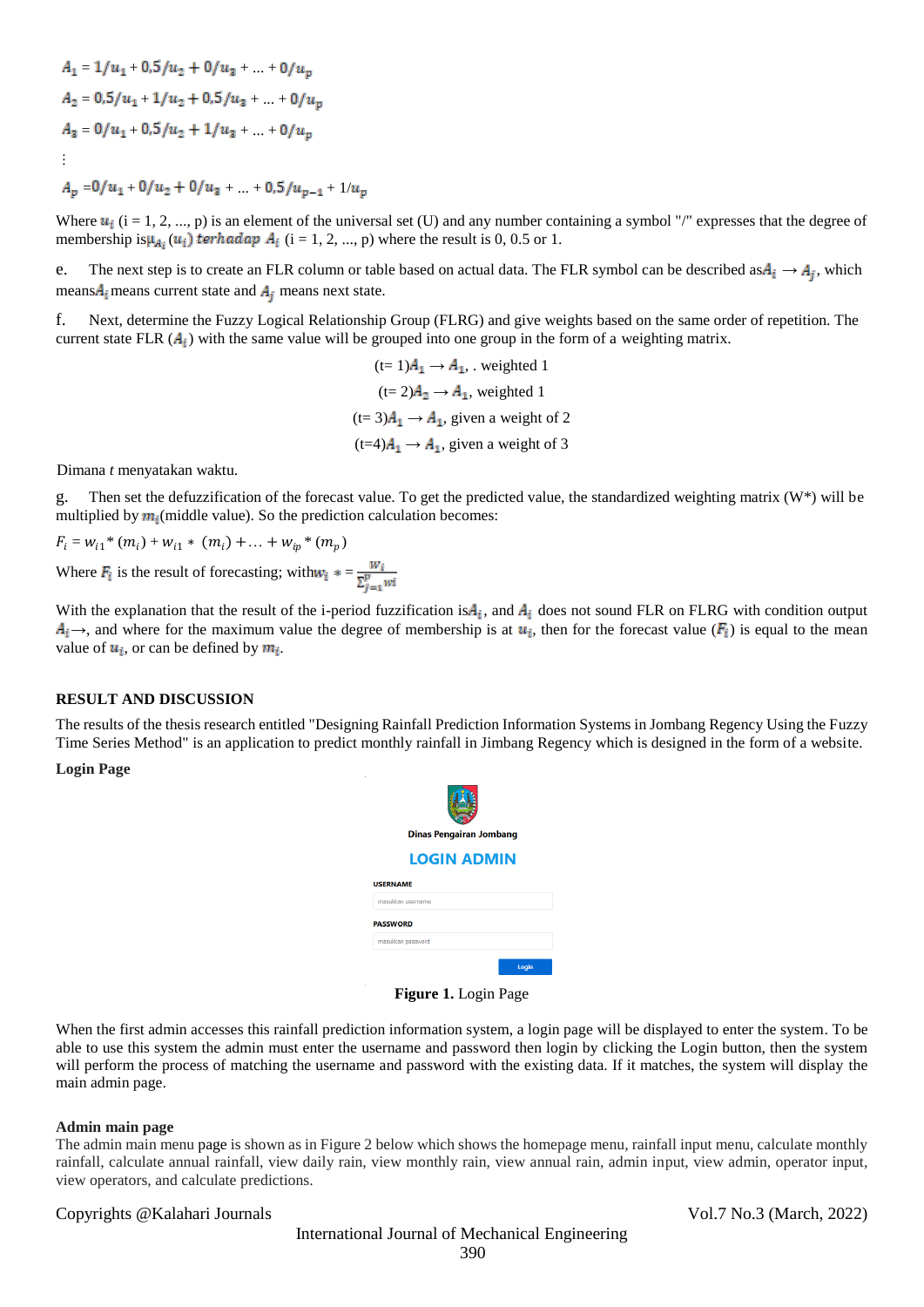| <b>Dinas Pengairan</b>             | $\equiv$                                                           |                                                       |                        | <b>Ö</b> Keluar           |
|------------------------------------|--------------------------------------------------------------------|-------------------------------------------------------|------------------------|---------------------------|
| <b>MENU NAVIGASI</b>               | Beranda Menu Beranda                                               |                                                       |                        | Tanggal: 08 - Juli - 2020 |
| <b># Beranda</b>                   | Input                                                              | <b>Lihat Data</b>                                     | <b>Lihat Data</b>      | Input                     |
| CURAH HUJAN                        | <b>Curah Hujan</b><br>Ξ                                            | <b>Curah Hujan (harian)</b>                           | Curah Hujan (bulanan)  | <b>Operator</b>           |
| Input Curah Hujan                  |                                                                    |                                                       |                        |                           |
| <b>Hitung Curah Hujan (bulan)</b>  | More info O                                                        | More info O                                           | More info O            | More info O               |
| <b>Hitung Curah Hujan (/tahun)</b> | <b>Lihat Data</b>                                                  | <b>Menghitung Prediksi</b>                            |                        |                           |
| Lihat Curah Hujan (Harian)         | <b>Operator</b>                                                    | ⊞<br><b>Curah Hujan</b>                               |                        |                           |
| Lihat Curah Hujan (Bulanan)        | More info O                                                        | More info O                                           |                        |                           |
| Lihat Curah Hujan (Tahunan)        |                                                                    |                                                       |                        |                           |
| <b>ADMIN</b>                       |                                                                    |                                                       |                        |                           |
| <b>d</b> e Input Admin             |                                                                    |                                                       | <b>Dinas Pengairan</b> |                           |
| Lihat Admin                        |                                                                    |                                                       |                        |                           |
| OPERATOR                           |                                                                    |                                                       |                        |                           |
| <b>4</b> Input Operator            |                                                                    |                                                       |                        |                           |
| <b>Uihat Operator</b>              |                                                                    | Sistem Prediksi Curah Hujan Bulanan Kabupaten Jombang |                        |                           |
| PREDIKSI                           |                                                                    |                                                       | <b>© 2020</b>          |                           |
| <b>Hitung Prediksi</b>             |                                                                    |                                                       |                        |                           |
|                                    |                                                                    |                                                       |                        |                           |
|                                    | Copyright @ 2020 MSU, Dinas Pengairan Kab, Jombang<br>$\mathbf{r}$ | .<br>$\rightarrow$                                    | $\sim$                 | Version 2.4.0             |

**Figure 2.** Admin Main Page

# **Monthly Rainfall Count Page**

|                    | Form Hitung Rata-rata Hujan Bulanan           |              |              |                         |                        |
|--------------------|-----------------------------------------------|--------------|--------------|-------------------------|------------------------|
| Lokasi             |                                               |              |              | <b>Bulan</b>            |                        |
| Pilih Lokasi       | $\;$                                          |              | Pilih Bulan  |                         |                        |
| Tahun              |                                               |              |              | <b>Hitung</b>           |                        |
|                    |                                               |              |              |                         |                        |
| <b>Pilih Tahun</b> | T Tabel Hasil Rata-rata Curah Hujan (Bulanan) |              | $\;$         |                         |                        |
| <b>No</b>          | Lokasi                                        | <b>Tahun</b> | <b>Bulan</b> | <b>Tanggal</b>          | Curah Hujan (mm/ hari) |
|                    |                                               |              |              | Tidak ada data terpilih |                        |

**Figure 3.** Monthly Rainfall Data Count Page

The monthly rainfall calculation page is used to calculate the monthly rainfall by calculating the average daily rainfall within a month. To calculate monthly rainfall, there are options that must be selected first, namely location, year, and month. There is a calculate button to start the monthly rainfall calculation process and a data save button to save the calculated data. Then after the calculation process is complete, the monthly rainfall data page will appear as shown in Figure 4 below.

|                | Tabel Data Curah Hujan (bulanan) |             |                    |                                      |                          |
|----------------|----------------------------------|-------------|--------------------|--------------------------------------|--------------------------|
| Show<br>10     | entries<br>$\sim$                |             |                    | Search:                              |                          |
| æ<br>No        | <b>I</b> T<br>Lokasi             | 11<br>Tahun | 11<br><b>Bulan</b> | <b>Jî</b><br>Curah Hujan (mm/ Bulan) | $\perp$ î<br><b>Aksi</b> |
| 1              | Waduk Mangunan (Kabuh)           | 2019        | <b>Desember</b>    | 232                                  | <b>Edit Hapus</b>        |
| $\overline{2}$ | Waduk Mangunan (Kabuh)           | 2019        | November           | 17                                   | <b>Edit Hapus</b>        |
| 3              | Waduk Mangunan (Kabuh)           | 2019        | Oktober            | $\bf{0}$                             | <b>Edit Hapus</b>        |
| 4              | Waduk Mangunan (Kabuh)           | 2019        | September          | $\bf{0}$                             | <b>Edit Hapus</b>        |
| 5              | Waduk Mangunan (Kabuh)           | 2019        | <b>Agustus</b>     | $\bf{0}$                             | <b>Edit Hapus</b>        |
| 6              | Waduk Mangunan (Kabuh)           | 2019        | Juli               | 8                                    | <b>Edit Hapus</b>        |
| $\overline{7}$ | Waduk Mangunan (Kabuh)           | 2019        | Juni               | $\bf{0}$                             | <b>Edit Hapus</b>        |
| 8              | Waduk Mangunan (Kabuh)           | 2019        | Mei                | 79                                   | <b>Edit Hapus</b>        |
| 9              | Waduk Mangunan (Kabuh)           | 2019        | April              | 82                                   | <b>Edit Hapus</b>        |
| 10             | Waduk Mangunan (Kabuh)           | 2019        | Maret              | 187                                  | <b>Edit Hapus</b>        |

**Figure 4.** Monthly Rainfall Data Count Page

# **Prediction Count Page**

To calculate predictions there is a choice of locations that must be selected first. There is a process button to start the process of calculating monthly rainfall predictions, then there are two tables, namely the monthly rainfall data table and the rainfall prediction table and there is a graph of the comparison of actual data and predictive data. There is also a show details button to view the details of the prediction calculations using the fuzzy time series method.

Copyrights @Kalahari Journals Vol.7 No.3 (March, 2022)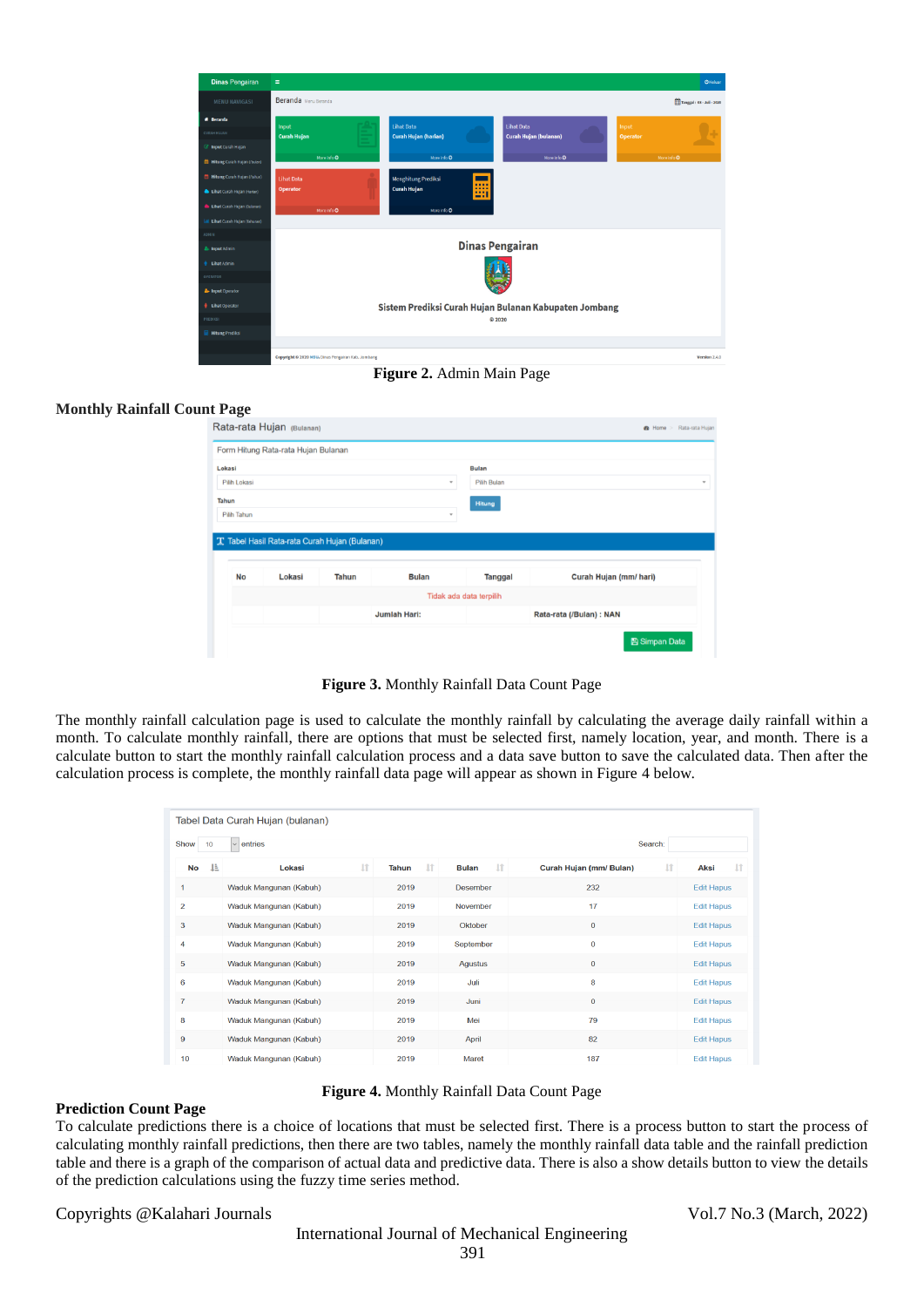| <b>Dinas Pengairan</b>             | $\equiv$                                      |                                         |              |              |                                |                                                          | <b>O</b> Keluar                      |
|------------------------------------|-----------------------------------------------|-----------------------------------------|--------------|--------------|--------------------------------|----------------------------------------------------------|--------------------------------------|
| Admintrator<br>Online              | Menghitung (Prediksi)<br>Pilih Lokasi:        |                                         |              |              |                                |                                                          | <b>B</b> Home > Prediksi Curah Huian |
| <b>MENU NAVIGASI</b>               | Pilih Lokasi                                  | $\tau$                                  | Proses       |              |                                |                                                          |                                      |
| # Beranda                          |                                               | Tabel Data Curah Hujan (bulanan)        |              |              |                                |                                                          |                                      |
| <b>CURAH HUJAN</b>                 | No                                            | Lokasi                                  | <b>Tahun</b> |              | <b>Bulan</b>                   | Curah Hujan (mm/ Bulan)                                  |                                      |
| <b>B</b> Input Curah Hujan         |                                               |                                         |              |              | "Pilih Lokasi Terlebih Dahulu" |                                                          |                                      |
| Hitung Curah Hujan (/bulan)        |                                               |                                         |              |              |                                |                                                          |                                      |
| <b>Hitung Curah Hujan (/tahun)</b> | Detail Perhitungan<br><b>Tampilkan Detail</b> |                                         |              |              |                                |                                                          |                                      |
| Lihat Curah Hujan (Harian)         |                                               |                                         |              |              |                                |                                                          |                                      |
| Lihat Curah Hujan (Bulanan)        |                                               | Tabel Hasil Prediksi Curah Hujan (2020) |              |              |                                |                                                          |                                      |
| AL Lihat Curah Hujan (Tahunan)     | No                                            | Lokasi                                  | <b>Tahun</b> | <b>Bulan</b> |                                | Kategori Curah Hujan                                     | Keterangan                           |
| <b>ADMIN</b>                       |                                               |                                         |              |              |                                |                                                          |                                      |
| <b>&amp;</b> Input Admin           |                                               |                                         |              |              | "Pilih Lokasi Terlebih Dahulu" |                                                          |                                      |
| Lihat Admin                        |                                               |                                         |              |              |                                |                                                          |                                      |
| <b>OPERATOR</b>                    |                                               |                                         |              |              |                                | Grafik Perbandingan Data Aktual dan Data Prediksi (2020) |                                      |
| <b>&amp;</b> Input Operator        |                                               |                                         |              |              |                                |                                                          |                                      |
| <b>Lihat Operator</b>              |                                               |                                         |              |              |                                |                                                          |                                      |
| <b>PREDIKSI</b>                    |                                               |                                         |              |              |                                |                                                          |                                      |

**Figure 5.** Calculating Rainfall Prediction Page

To display the calculation of the rainfall prediction page after the admin has made a location selection and clicking on the process will display a table which contains the location, year, month category, and information to provide a detailed explanation of the prediction results. Then there is a graph of the comparison of the actual data with the predicted data as shown in Figure 6 below.



**Figure 6.** Calculating Rainfall Prediction Page